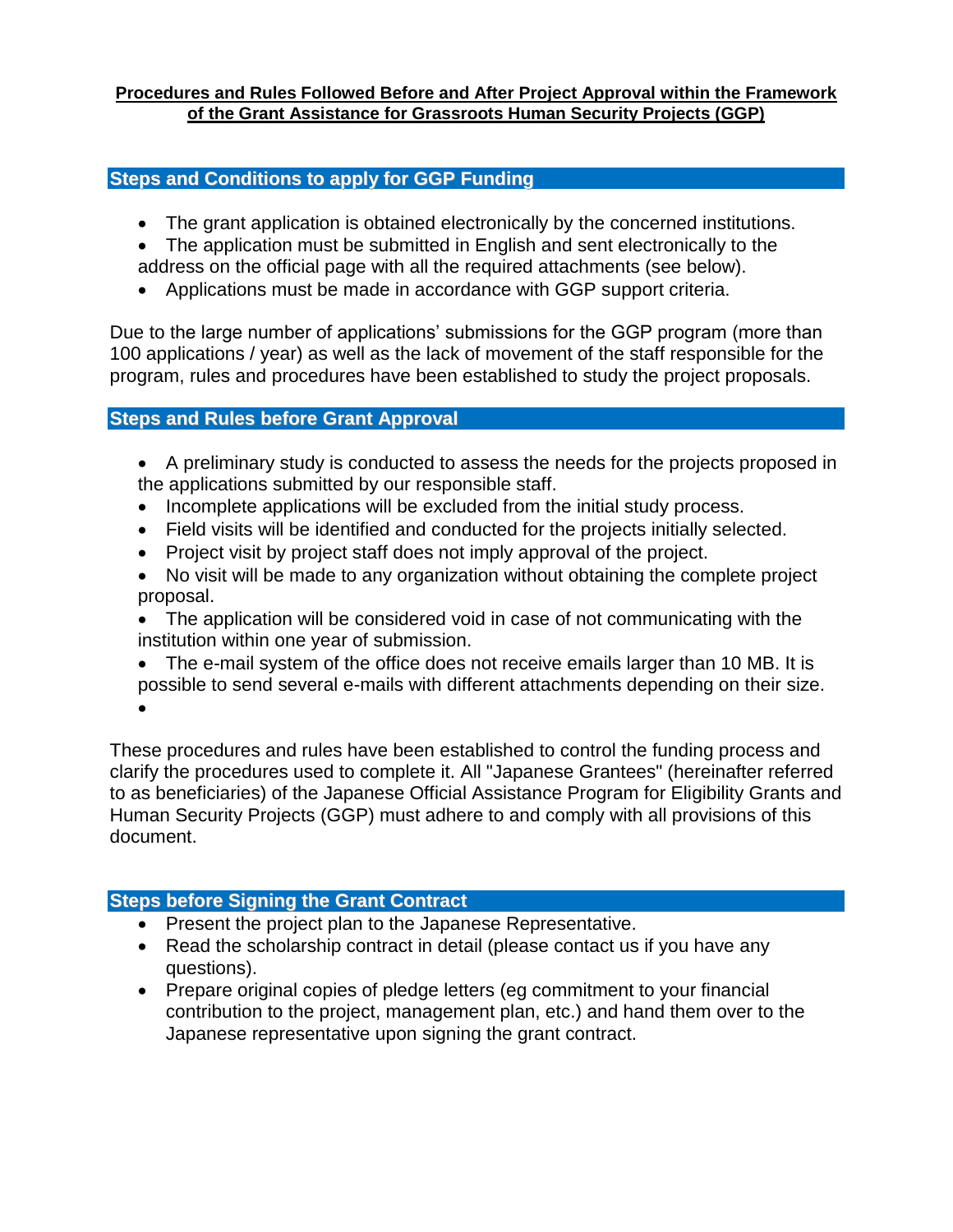#### **Steps to Take after Signing the Grant Contract:**

- Open a special bank account or a US\$ sub-dollar currency of the project and renamed the "Japanese grant account" with a balance of zero.
- Obtain an official letter from the bank regarding bank account information in English as follows:
	- Name and Bank Number
	- Name and Branch Number
	- Name of Employee in Charge of Account
	- Bank Address (Branch)
	- Telephone / Fax
	- SWIFT CODE
	- IBAN
	- Account Holder Name "Beneficiary"
	- Account Number
	- Account currency
- Prepare the contract / work agreement with the contractor selected by the Representative in English.
- Deposit the amount of your contribution in the project in the dollar currency in the new grant account and send the bank statement to show the amount deposited.
- Fill out the Claim Payment form in full amount of the grant (not the total project amount if the project amount exceeds the Japanese grant amount) (Form A).

### **Steps after Receiving the Grant Check**

- Fill in the "Receipt Form" form of the grant amount and write the receipt date on the receipt form (Form B) and hand it over to the Japanese Representative.
- Follow up with the Bank to avoid any obstacles to save time and consult the Japanese Representative when needed.
- When collecting the grant amount, please send the bank statement to the Japanese representative (in case of a transfer commission deducted by the receiving bank for the grant amount, the beneficiary must deposit a cash amount equal to the amount deducted and send a full statement of the grant amount undiminished)